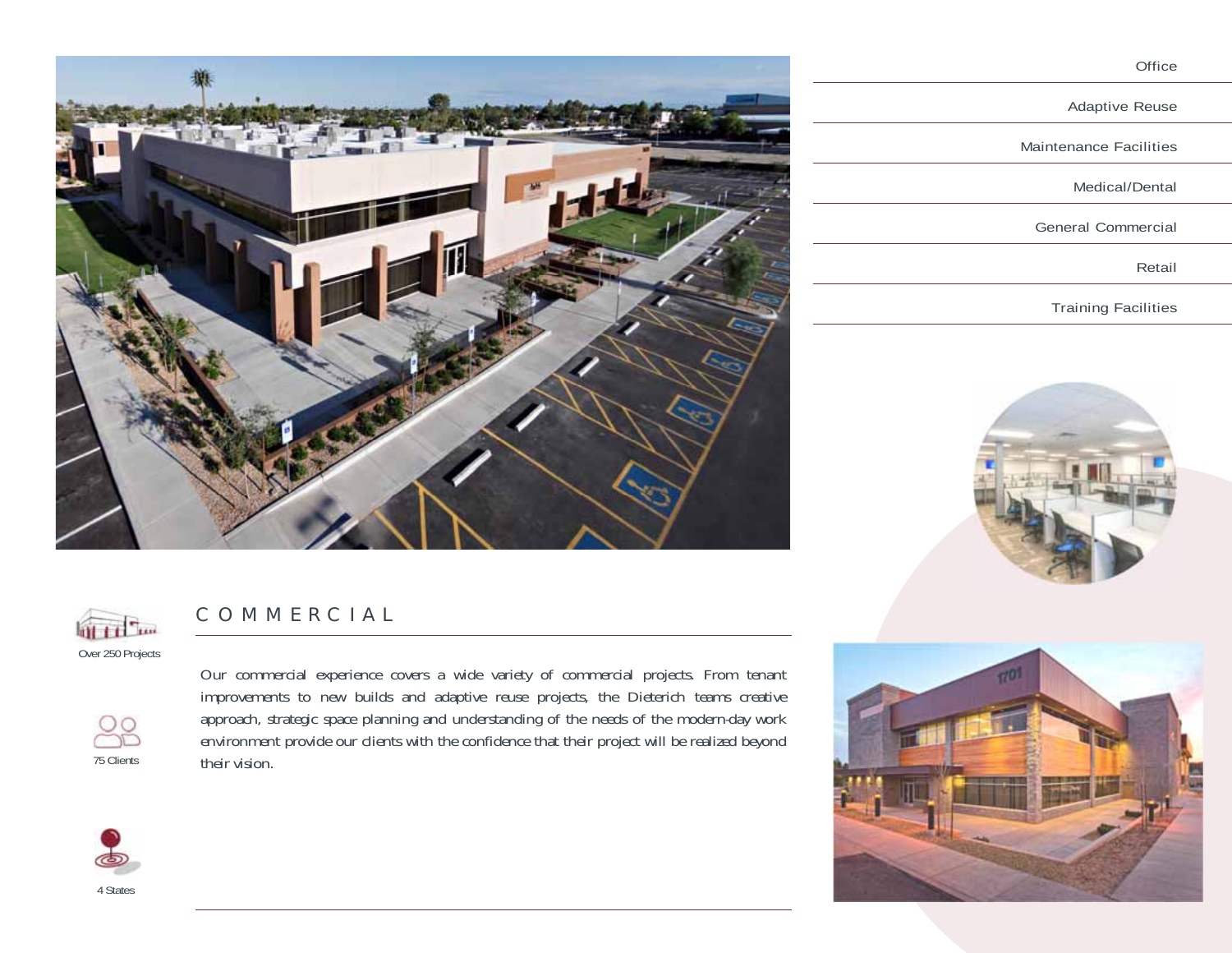# COMMERCIAL

## Office |

| <b>ATMI Services</b>     |
|--------------------------|
| <b>ASU Research Park</b> |
|                          |
| Tempe, AZ                |
|                          |
|                          |
|                          |
|                          |

### Facility Improvments.

## Arizona Department of Economic Security

### **Avella Phamacy**

|         | <b>CleanPart</b>                |  |
|---------|---------------------------------|--|
|         | <b>Harrison Properties</b>      |  |
|         | <b>HBA and Associates LLC</b>   |  |
| Safeway |                                 |  |
|         | <b>SDB Contracting Services</b> |  |
| Soitec  |                                 |  |



.. Phoenix, AZ

# "From tenant improvements to new builds and adaptive reuse projects"

 $\bullet$ 

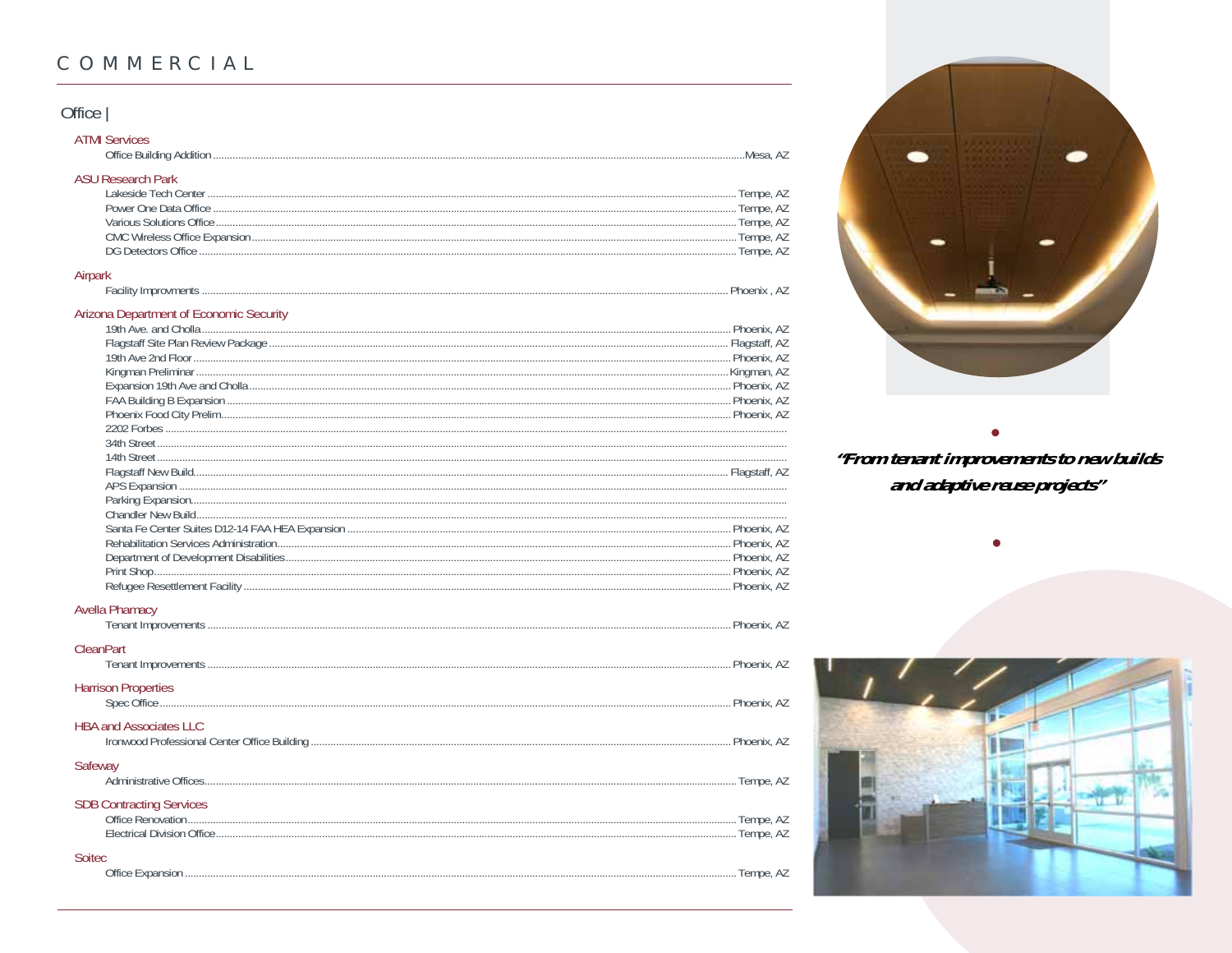## COMMERCIAL

### Office | continued Mobile Mini, Inc. Office Expansion/Remodel... **Valley Woodworks** Office Addition ....... Wells Fargo Adaptive Reuse | Arizona Department of Economic Security (DES) .....Mesa, AZ Phoenix A7 Maintenance Facilities | **Automotive Diagnostic Specialties** ....Chandler, AZ **First Solar** .....Dateland, AZ **Salt River Project** ISB 5th Floor Renovations 47 **Superstition Trailers** Medical & Dental | **Dental and Medical Specialties** North Ranch Medical Center . Phoenix, AZ Val Vista Office Medical Plaza .....Mesa, AZ General Commercial |

#### **Wells Fargo**

New Administrative Offices



"creative approach, strategic space planning and understanding of the needs of the modern-day work environment



......Tempe, AZ